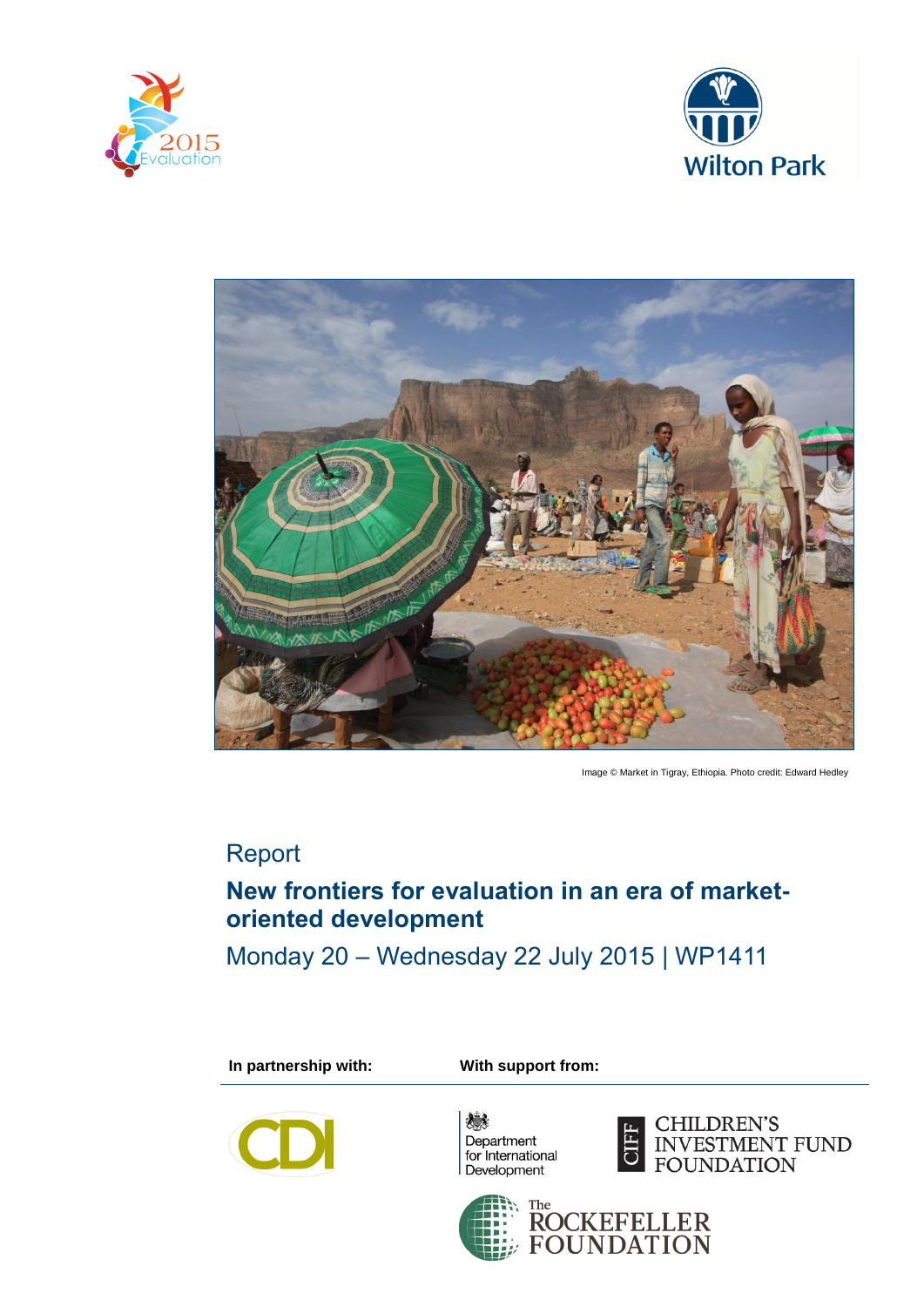

## Report

## **New frontiers for evaluation in an era of marketoriented development**

# Monday 20 – Wednesday 22 July 2015 | WP1411

Over the past few decades there have been dramatic shifts in the way in which middle income and low income countries have achieved economic growth and political and social change. These changes have been driven by new contexts, new actors and new ideas, in which market-oriented development have become increasingly prominent. Traditional divisions between international aid and private sector investment have begun to breakdown, with the emergence of new forms of social and environmentally responsible investments and modalities.

Evaluation practice, shaped by a dominant public sector paradigm, has not kept pace. This raises important questions about the role of evaluation, both in understanding the impact of new activities on society, as well as in supporting democratic accountability to citizens. As part of the International Year of Evaluation 2015, this Wilton Park convened meeting gave evaluation professionals. development partners, and investors an open forum to review recent evaluation experience, debate evaluation governance issues, and probe the methodological questions brought about by the market-based revolution. The objectives of the meeting were to:

- Define the current challenges to effective monitoring and evaluation of marketoriented development initiatives, and in particular explore the utility of evaluation to new actors and in new contexts;
- Debate the role of evaluators and investors in supporting greater democratic accountability for social and environmental impact, and transformational change;
- Draw lessons from the evaluation methodologies being used by accounting firms, management consultants, and other private sector actors;
- Harness the innovative approaches of philanthropic foundations and others, for example in identifying social and environmental impact;
- Create an enhanced network of individuals and organisations interested in tackling the challenge of monitoring and evaluating market-oriented development from national and international organisations, philanthropic foundations and others.

### **Key points**

 "While investors presently draw on a range of advisors and services, there is an underdeveloped

 Global trends suggest a number of major challenges are being faced, including: a growing inequality of wealth, voice and power; an accelerating challenge to achieve sustainability alongside growing consumer demand and within planetary boundaries; and a need to build more inclusive and secure societies that are better able to deal with conflict, terrorism, epidemics or other threats.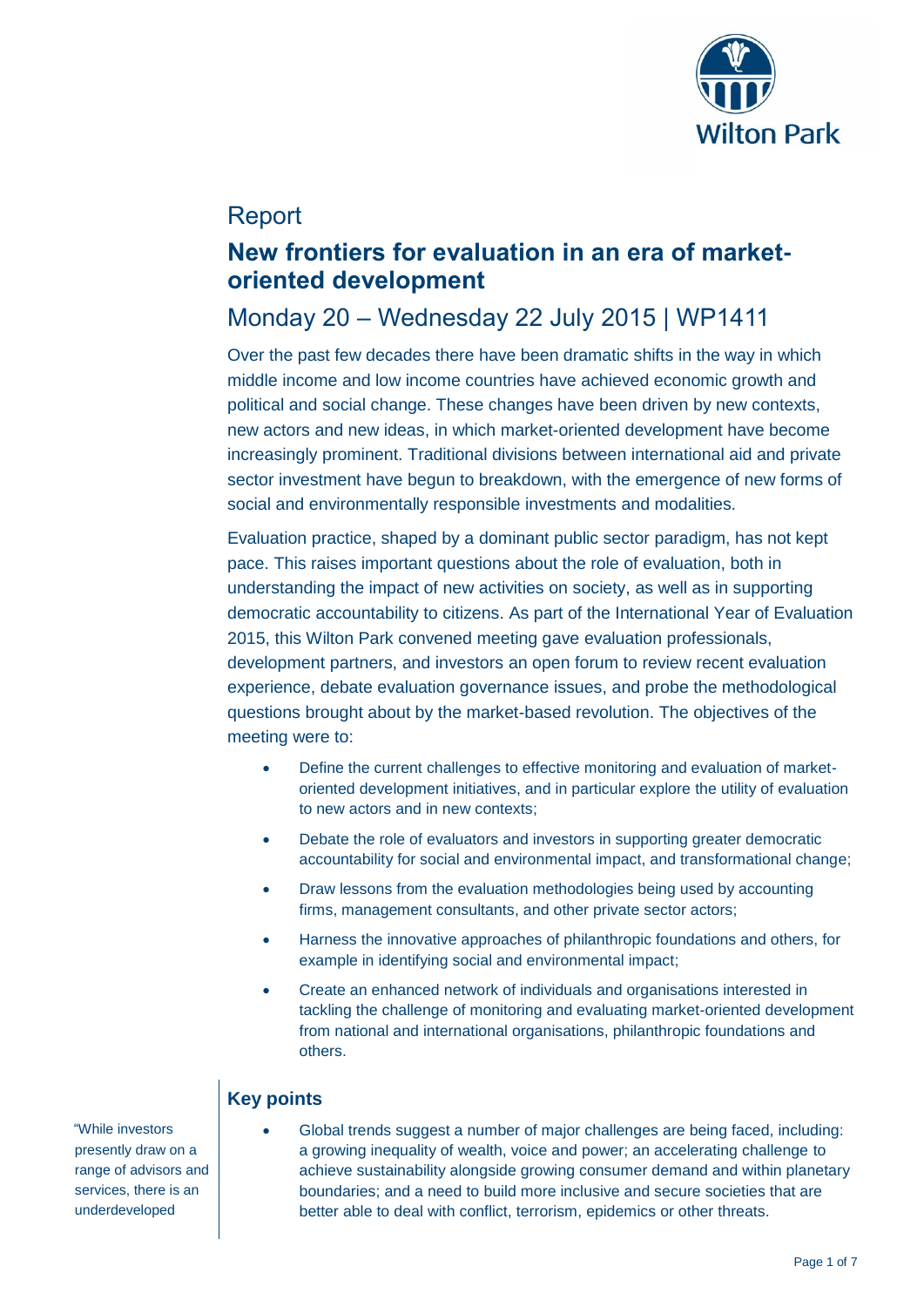demand / supply relationship for data and evidence on social impact, including who pays for it"

"The research and evaluation community, particularly in international development, needs to step-up to meet the challenges of demand and practice."

"The emphasis should be on convening multiple coalitions and dialogues using an open and nontransactional approach. This could include discussions about language, failure, and the values used to make evaluative investment judgements."

- The old aid narrative, founded on a north-south model of cooperation, is shattered. Global problems extend beyond states, with a greater level of complexity and interconnectedness. The political landscape has shifted, with an emerging multi-polar world beyond traditional powers. New actors and alliances exist, and are increasingly possible with new technology and hybrid arrangements with the private sector and others.
- Alternative resource flows and investments dwarf international aid, with an emerging group of investors who are developing products that have a social and/or environmental conscience alongside a financial return. This is a growing market, and while investors presently draw on a range of advisors and services, there is an underdeveloped demand / supply relationship for data and evidence on social impact, including who pays for it.
- Within this context there is a potential demand for the skills of evaluators. There is also an urgent need to build the field including a need to better articulate the demand for evaluative evidence, its associated costs and the respective institutional architecture. In particular, there appears to be a mismatch between investor's understanding of what evaluation can provide, and evaluator's understanding of how best to meet investor, and potentially societal, demands for evidence. It may also be that building this field has to be initially subsidised if it cannot be extracted from individual investment deals.
- To address this apparent latent demand requires new evaluative approaches consisting of adapted and innovative services, methodologies and tools. While there is extensive ongoing work on social metrics and indices, emerging strands for further development might include: blending monitoring and evaluation through the use of continuous data capture and evaluative analysis; better integrating ex ante evaluative thinking around social impact into risk analysis and investment decision-making; extending analysis beyond simplistic notions of social change (for example numbers of jobs created) towards transformational impact (for example broader economic impact); plus, shifting analysis beyond the effects of the direct investment in small or medium sized companies, and more towards better capturing effects, at the household or individual level. Capturing insights through this latter approach can also contribute towards empowering the voice of the individual.
- Some urgency is called for. In many ways, the changes are already occurring, although it is a dynamic space that is being partly filled by more traditional advisors on risk analysis, due diligence and investment decisions (such as auditors, accountants, lawyers and management consultants). The research and evaluation community, particularly in international development, needs to step-up to meet the challenges of demand and practice. Various ways to speed up learning were suggested, for example developing communities of practice that would exchange knowledge and experience, and the setting up of a Social Innovation Fund that would support experiments and innovation. Learning should be promoted beyond the evaluation community and include actors already serving market-oriented initiatives.
- One way forward to help better shape demand and supply in this space would be to promote a diversity of platforms for dialogue between the evaluation profession and market-oriented initiatives. Rather than creating a single platform, the emphasis should be on convening multiple coalitions and dialogues using an open and non-transactional approach. This could include discussions about language, failure, and the values used to make evaluative investment judgements.
- A mapping exercise was proposed to provide a better understanding of the current and potential actors, and the institutional and regulatory architecture, both present and future. Existing networks should be invited to contribute and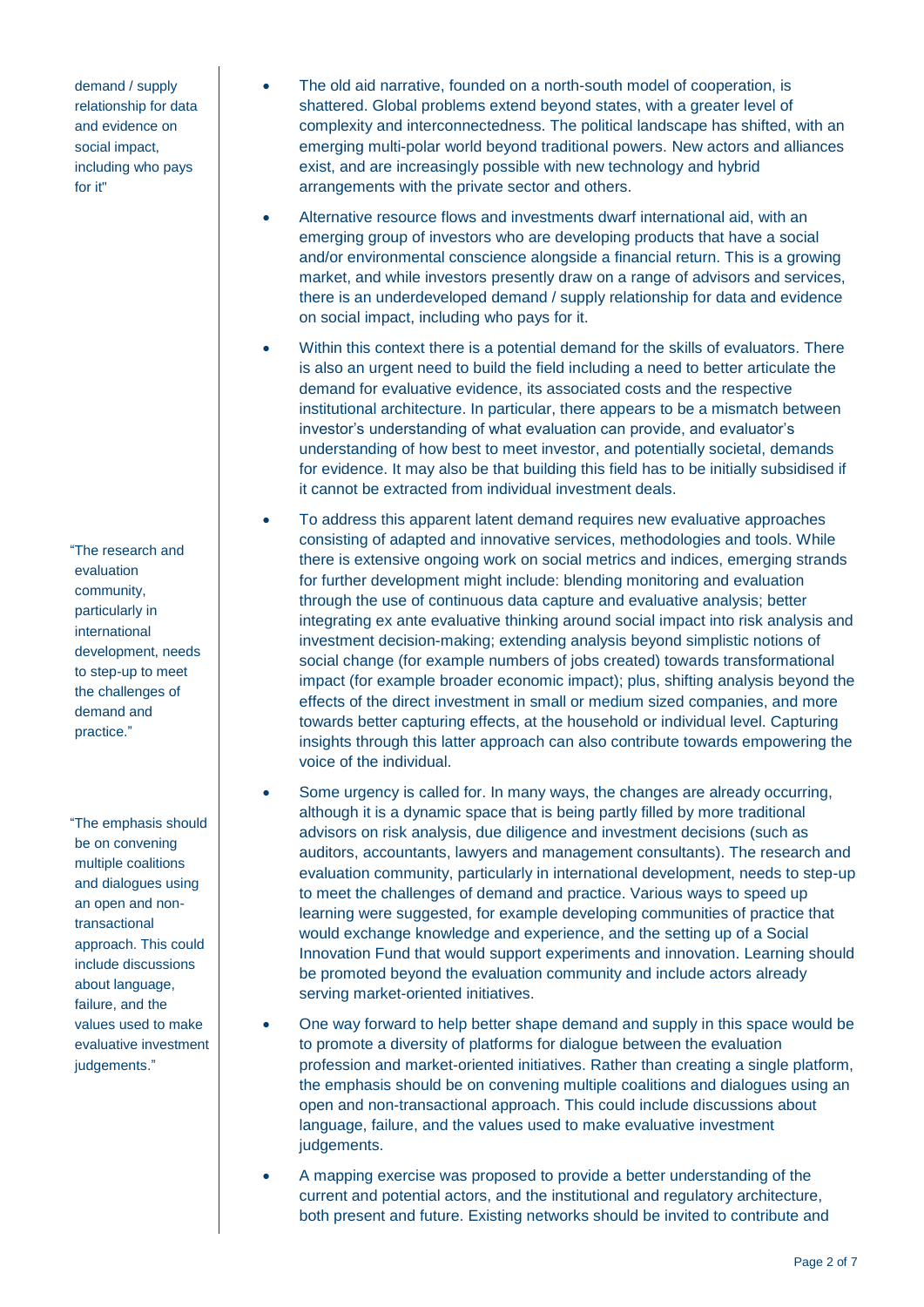collaborate: the Centre for Development Impact was invited to continue to coordinate initiatives, and suggestions made to link this to the global evaluation agenda 2016-2020, and the Sustainable Development Goals.

#### **Global trends, and beyond traditional aid**

- 1. In the coming decades the world faces several major challenges. The gap between the wealthiest and poorest is widening, with growing evidence that this affects all in society and not just the few. Inequality extends beyond material possessions, including inequality of voice and power, and of knowledge, in a growing digital divide. There is also an accelerating consumer demand with a burgeoning middle class in countries like China and India. Increased consumption is putting pressure on scarce resources leading to resource grabs, local pollution, global atmospheric carbon pollution, and pressure on humanity within planetary boundaries. There is also a need to build more inclusive and secure societies, that can better deal with devastation of conflict, or existential risks such as terrorism or epidemics.
- 2. In this context, the old 'north-south' model of international aid has become largely irrelevant, with a global economy characterised by integrated economics and fragmented politics. Whereas almost 90% of the poor used to live in low income countries in the 1990s, now around 70% live in middle income countries. The world has shifted towards a multi-polar political landscape, and former recipients of aid, such as Brazil, India, and China are now donors. The potential influences of corporations and financial flows has also rapidly developed; the number and influence of multinational enterprises has dramatically increased and Foreign Direct Investment is up from approximately USD 400 billion in the 1990s to USD 1.2 trillion in 2014.
- 3. There is now a growing recognition of a world of increased complexity and interconnectedness – where one hazard or event can extend its effects on another part of the global economy. With this also come new possibilities, with new arrangements of actors and institutions and increasing use of information communication technology (ICT), which are able to contribute to new axes of power, ideas, market hybrids, and multidimensional learning. All countries are now sources of innovation and ideas, generated by small and medium enterprises, citizens' organisations, with a complex multidimensional set of alliances and flows of global knowledge and power.

**The challenge for international development and evaluating impact**

- 4. The architecture for international development and cooperation is also changing. There is a new framework for global development: The 17 new Social Development Goals (SDGs) to frame United Nation member states agendas and political policies from 2015-2030. A new global framework for financing development post-2015 was agreed in Addis Ababa in July 2015, drawing upon non-state and donor sources of finance, technology, innovation, trade and data that will support the implementation the SDGs, confirming new emerging alliances, partnerships and use of market instruments.
- 5. Evaluation approaches, tools, capacity and professional associations were developed predominantly for a public sector-driven development model. It is recognised that the evaluation community needs to respond to a world beyond that of traditional aid flows. Some shifts are already occurring: monitoring and evaluation is merging, with developmental evaluation entering the mainstream to plug the demand for evaluative learning on an accelerated timeframe. There are a multiplicity of new approaches and methodologies, and a greater awareness that context matters. But, in a world of complexity, increased market-orientated development and new hybrid alliances, evaluation must evolve further to evaluate partnerships, shifting norms, champions and change agents, the capacity and resilience of organisations, and incorporating and appreciating different perspectives.
- 6. The community must also respond to the big data revolution, and to use ICTs for

"Monitoring and evaluation is merging, with developmental evaluation entering the mainstream to plug the demand for evaluative learning on an accelerated timeframe."

"The community must also respond to the big data revolution, and to use ICTs for evaluation."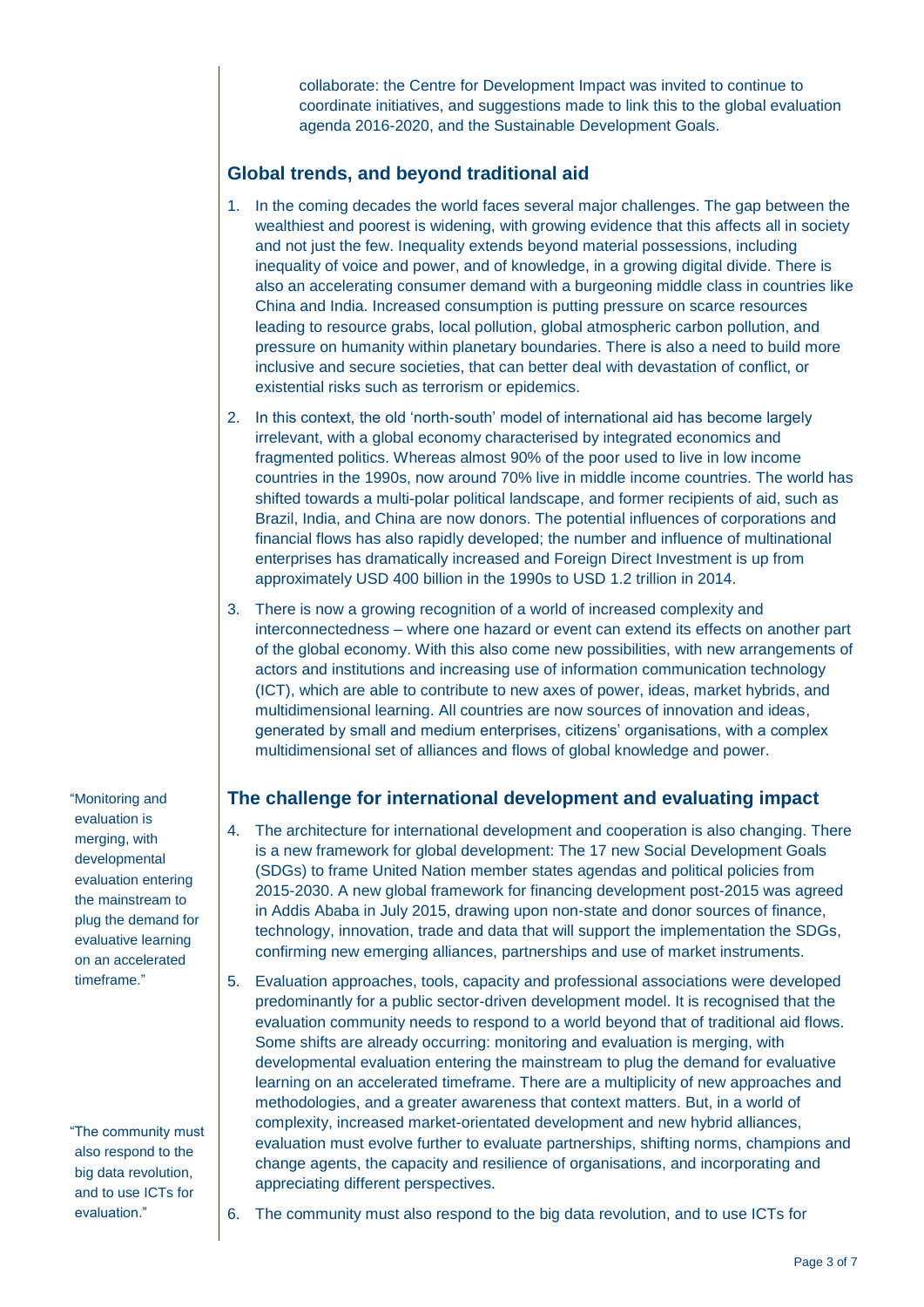evaluation. The challenge is also to simplify complexity, without being simplistic, dealing with different types of causality and perspectives of impact and considering judgements of value, significance and worth.

#### **The promise of market-oriented instruments**

- 7. A tipping point may have been reached whereby financial advisers are asking for products that have both a financial return and a social conscience. This might develop on a large enough scale to attract institutional investors and pension funds. Nevertheless, the so-called impact, or 'mission-based' investment industry is relatively new, and still reasonably small at an estimated USD 10 billion global industry compared to the total assets of around USD 3 trillion under the management of hedge funds.
- 8. This 'new' investment market segment does, however, fundamentally challenge the entrenched approach of global financial and credit institutions, with their vested interests in the current institutional arrangements.
- 9. In Africa, like many other parts of the world, typical SMEs cannot currently find adequate access to expansion capital, and can be trapped in cycles of inhibited growth without access to external finance. Traditional private equity funds invest for profit, but not explicitly for development impact. The potential for new impact investment funds could be to deliver a portfolio of short to medium term financial returns, alongside a footprint from companies leaving behind a social and sustainable impact.
- 10. But this is a nascent industry, and large 'bad news' events exposing failure can present a systemic risk to the industry's growth if shareholders and the broader constituency do not believe in the offer. Therefore there is a strong demand for *ex ante* impact evaluation work, and for development evaluators and market-based actors to enter into dialogue in an open, non-transactional manner in safe spaces, including discussing failure.
- 11. There is also a need to better align incentives. Evaluators have to do more than evaluate or critique the industry. They also have to become 'field-builders' to demonstrate their approach and its value. Disclosing financial returns are a standard business and statutory requirement, and are framed by audit and internal accounting mechanisms. Yet, there is only a fledgling system (the institutional architecture) for social and environmental impact evidence, and it has yet to be systematically incorporated into all stages of the business cycle.
- 12. 'Field-building' takes decades, and may need to be subsidised initially rather than extracted from individual deals. Whilst it is nearly ten years since the first impact investing initiatives were launched, early-stage initiatives are only now underway to build the impact investing system. For instance, a certification and ratings approach, initially based in the United States - the B-Lab (impact investor standards) and B-Corp (impact investor certifier) - are now opening up in the United Kingdom and Australia. B-Corp also announced that the Sustainability Accounting Standards Board (SASB) is going to make data available on their website. As part of this it is important to consider who currently pays and should pay for evaluating impact: the institutional investor or private entrepreneur, or outside actors from the wider system?
- 13. Consideration is also needed of the balance between standardisation in impact evidence, whilst also capturing and assessing the uniqueness of impact. The impact investing sector is presently demanding lean systems for assessment and certification, although there is a risk in simplistic numerical summaries. Metrics and rating systems are insufficient on their own, and indeed the current tools and approaches used for results measurement of impact investing (e.g. GIIRS using IRIS) are narrowly focused – and, do not extend to assessing how social benefit is realised from investment.
- 14. Development evaluation, with a considerable record of assessing and understanding

"There is a strong demand for *ex ante*  impact evaluation work,"

"There is only a fledgling system (the institutional architecture) for social and environmental impact evidence, and it has yet to be systematically incorporated into all stages of the business cycle"

"The impact investing sector is presently demanding lean systems for assessment and certification, although there is a risk in simplistic numerical summaries. Metrics and rating systems are insufficient on their own,"

"Plethora of marketorientated initiatives is developing: from low carbon initiatives, challenges and prizes, to new forms of collaboration in public private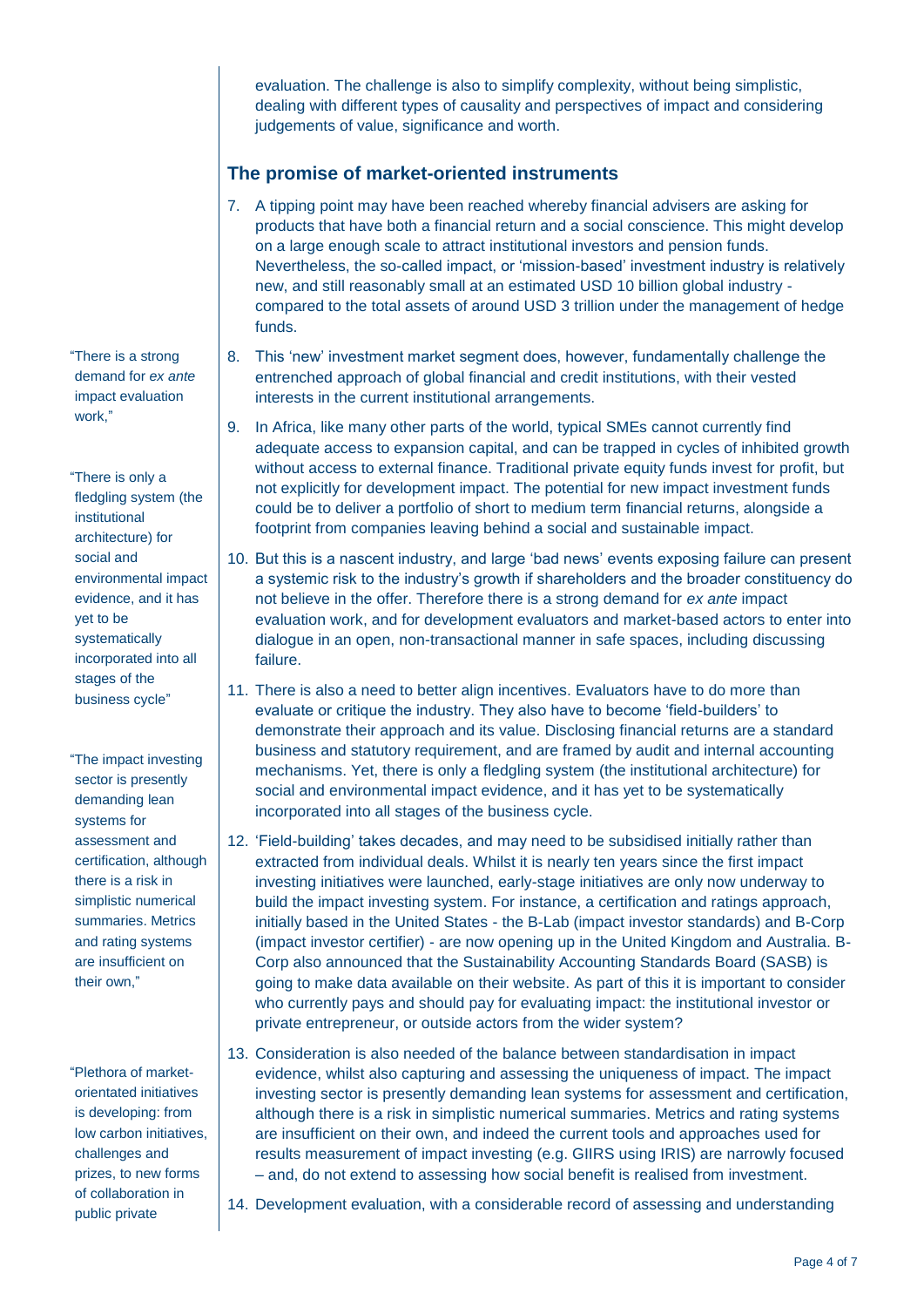partnerships (PPPs) and crowd-sourced social investments. All of these pose new challenges for evaluation."

"A mapping exercise could potentially help to identify actors, stakeholders and beneficiaries and bring these together."

"Evaluation has the potential to provide a way to capture the voices of a broader group of constituents, including those that are on the receiving end of the benefits (or the unintended consequences) of new initiatives."

"Real-time feedback of voices from constituents, contributing to the sense of empowerment of the people affected."

social and environmental change, can contribute here. However, ways of working, methodologies and tools will need adapting. In the past, evaluation has been adept at borrowing from other fields to develop methods and tools, and there is no obvious reason why this trend should not continue. The current service provider market is dominated by management consultants and accountancy firms, who have pre-existing business relationships in the investment industry. There is much scope for mutual learning. Auditors, for example, have introduced impact across multiple dimensions, conceptualising this as risk and providing ways for investors to understand and assess this complex territory, for example in relation to the environmental risk of flooding.

### **The burgeoning market of market oriented initiatives**

- 15. Global trends extend beyond just the emergence of socially-responsible investments. A plethora of market-orientated initiatives is developing: from low carbon initiatives, challenges and prizes, to new forms of collaboration in public private partnerships (PPPs), and crowd-sourced social investments. All of these pose new challenges for evaluation.
- 16. Some of these areas of work, such as PPPs, have a long tradition and have been relatively well evaluated; others are relatively new and evaluations are just emerging. There is widespread agreement on the need to learn from existing experiences and to see whether these would be applicable to the new initiatives. Several areas of work are fragmented, without platforms providing opportunities to ensure learning or exchange of experiences. A mapping exercise could potentially help to identify actors, stakeholders and beneficiaries and bring these together.

#### **Accountability and empowering people**

- 17. Privately-controlled investments are not subject to the same accountability demands as public funds on which the present evaluation system is largely founded. Yet, the claims of socially or environmentally responsible investments are that they have an effect on society that extends beyond improved company growth, profitability and job creation. Evaluation has the potential to provide a way to capture the voices of a broader group of constituents, including those that are on the receiving end of the benefits (or the unintended consequences) of new initiatives.
- 18. Another challenge is how to ensure the voices of those affected in the community is reflected in any evaluation process of market-orientated initiatives, which are driven by different incentive structures. By reversing roles – allowing members of the community to do their own evaluation and tell their own stories in their own way – it may be possible for people to take ownership, and talk about their lives, problems and establish causal relationships with interventions. Participatory approaches to evaluation also offer opportunities to strengthen local communities and their relationships with private sector organisations over time.
- 19. Another approach is to use feedback loops, whereby investment funds harness and integrate perspectives from their constituency. One investment fund shared how feedback was integrated into investment decision-making and management. This has provided a channel for real-time feedback of voices from constituents, contributing to the sense of empowerment of the people affected. This helps to confirm the intervention's relevance, allow investment managers to manage results and act fast to course correct, whilst building dialogue with constituents simultaneously. Tools and approaches include micro-surveys through interactive technology-enabled voice and response surveys.
- 20. The role of big data and participatory statistics could also provide significant opportunities for a more transformative evaluation agenda. Big data offers analysis at different scales and levels, combining voice data with other objectively collected data. It also offers options for anonymised data collection, allowing feedback from communities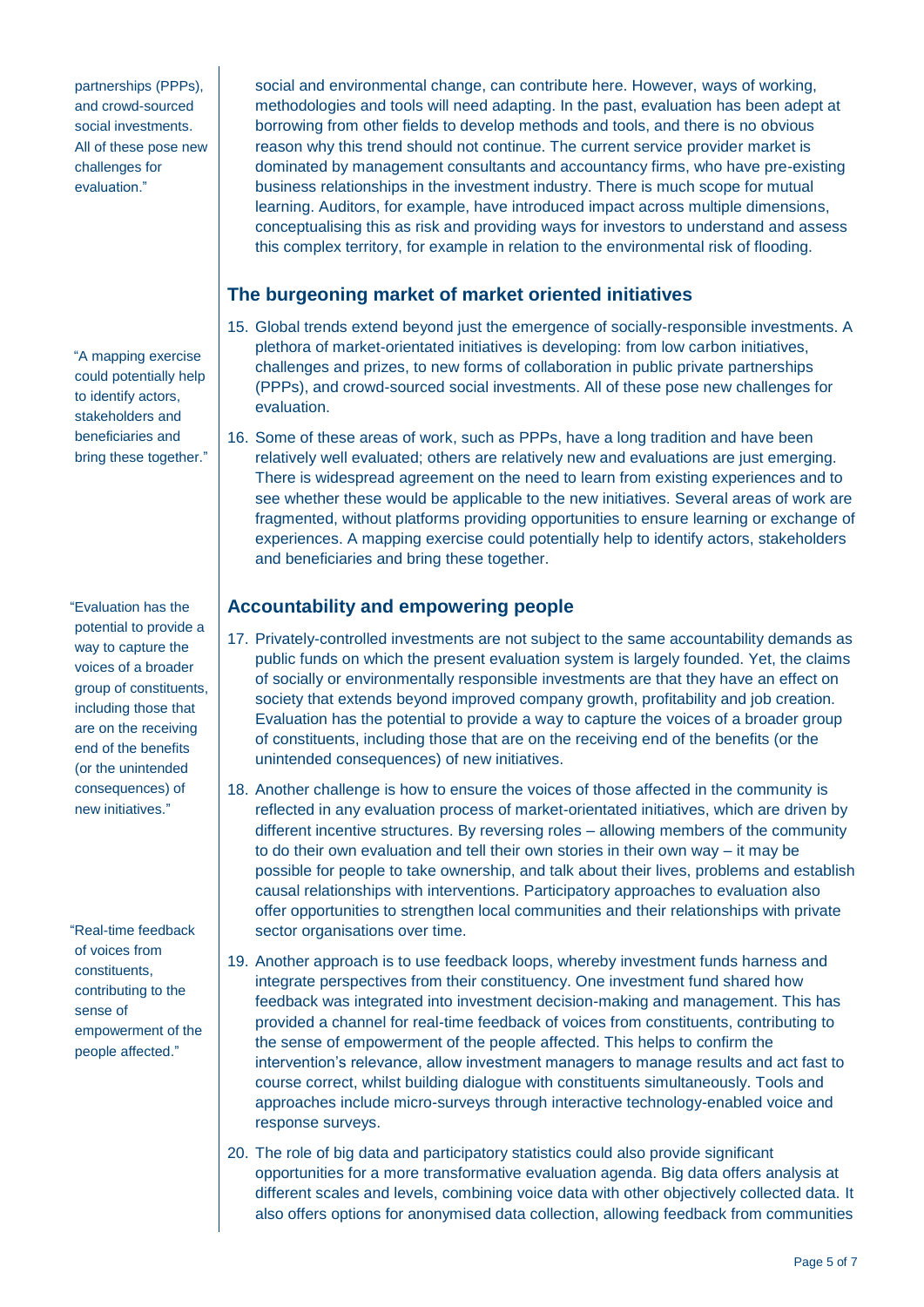without repercussions. For example, satellite imagery of deforestation / reforestation, onto which (anonymised) locally collected data is mapped to plot the impact of interventions. The power of citizen-generated data was evidenced most clearly by the widespread use of social media and crowdsourcing during the Arab Spring in 2011.

- 21. Big data also presents a series of risks. To what extent is big data transformative for evaluation? There is an increasing view that more data equates to more citizen engagement, but does this really happen? There are concerns that over-automation in analysis could bias conclusions, with the risk of losing the human aspect. There is also the well-known risk of data quality, and the limitations this brings to analysis and drawing conclusions. The risk of a widening of the digital divide is also noted, with those who are not connected with ICTs further disadvantaged in access to information.
- 22. The concept of civil society is also changing as people become more aware of their place in a global economy and more wealthy consumers choose how to spend their money, and ask questions about how their money is invested. The growth of Fairtradecertified products is testament to this trend, but there are also new modalities emerging which express their social values in how they deploy capital. This includes crowdsourcing and cooperative forms of investing, with people uniting in collective action to invest in social change, for example the through an organisation such as Shared Interest.

#### **Next steps for action**

- 23. Build a new evaluation field for impact investing. Given that there are not yet any established systems there is a possibility that the industry can leapfrog to strong evaluation systems from the start. The private sector can be very good at monitoring issues of significance to their business models, and taking corrective action in response. Evaluation could be added to this culture, if it responds appropriately to demand. With such a variety of different stakeholders, and progress already made in building the impact investing system, international evaluation networks and national associations have an opportunity to join with private sector associations, consultancies and funds in coalitions to take the dialogue forwards; establishing a shared language and feedback mechanisms on how the system is, or is not, working.
- 24. An increased understanding by evaluators of investors in order to adapt and respond to the demands. For example, the private sector is likely to require a greater focus on ex ante assessment of impact, considered in terms of expected value, and potential risk. A focus on rigorous evaluation may not always be sufficient or fit for purpose. The trend towards merging monitoring and evaluation presents the opportunity to rethink the traditional roles that evaluators play as fully independent actors. This may also need an evolution from a fixed, report-oriented approach, towards continuous data capture and evaluative analysis as the norm. Evaluation can offer significant benefit if integrated into all aspects of the investment cycle, not just the end, incorporating regular ongoing evaluative feedback to inform adaptation to enhance likelihood that an intervention will contribute to impact. But, is this possible in a way that does not undermine the quality of the evaluative function? Virtual analysis, modelling trends and conditions, along with visualisation, are likely to have a place. Further work on how evaluation might play a role in capturing and raising up the voices of citizens and the risks of unintended (and potentially damaging) consequences.
- 25. Bringing together investors with intermediaries and beneficiaries, not just the enterprises but also their constituent communities. This would help to improve understanding of the far-reaching aims of social impact investing. Such multiple coalitions and partnerships could experiment with new and innovative ways of measuring the impact, and facilitate the building of key institutions and wider impact and evaluation systems.
- 26. Open and genuine dialogue would be beneficial with all the various actors coming

"The private sector can be very good at monitoring issues of significance to their business models, and taking corrective action in response. Evaluation could be added to this culture,"

"Coalitions and partnerships could experiment with new and innovative ways of measuring the impact, and facilitate the building of key institutions and wider impact and evaluation systems."